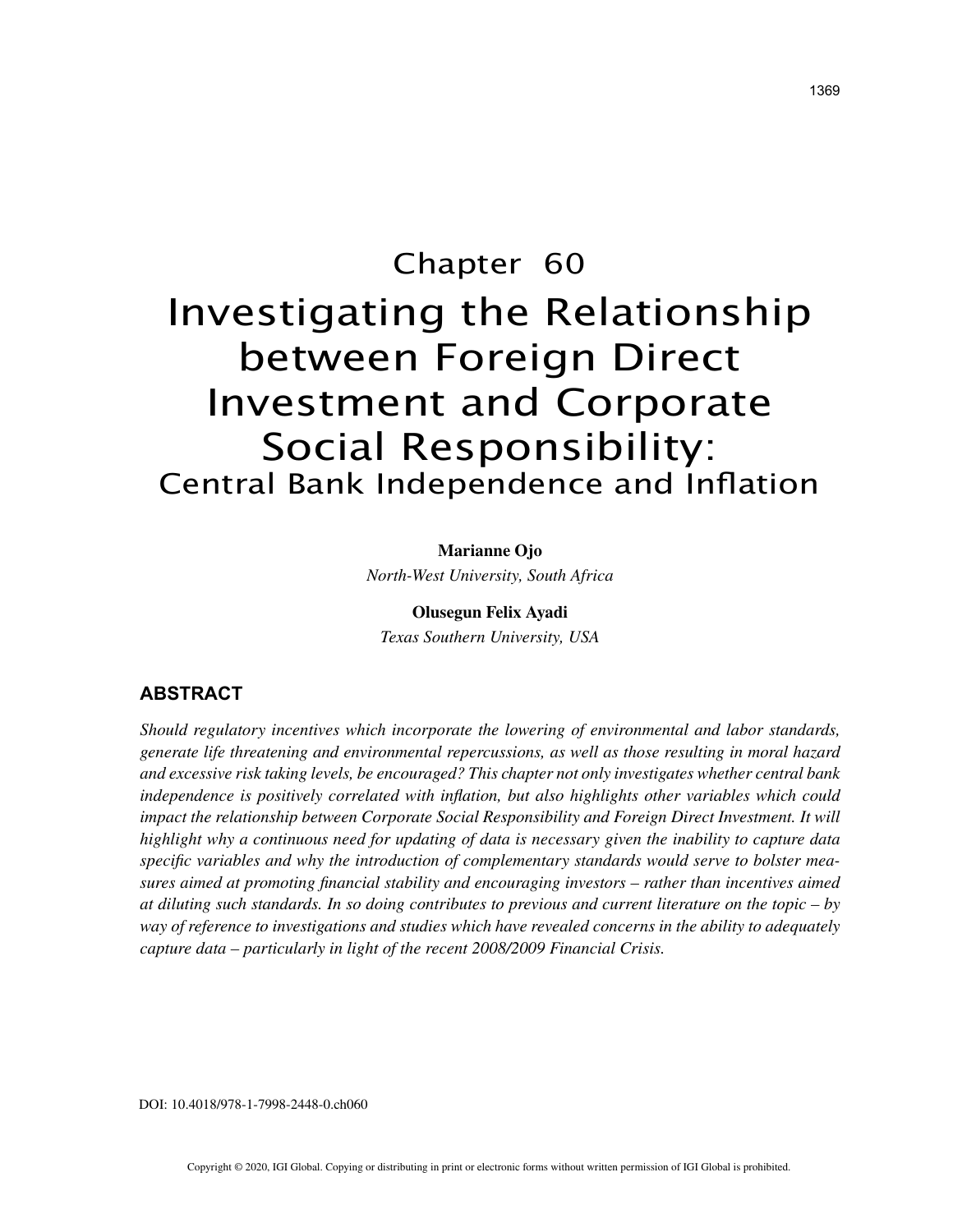## **INTRODUCTION**

The recent introduction of Enhanced Supplementary Leverage Ratios in several jurisdictions, despite arguments related to the burdensome nature of requirements and conditions attached to their implementation, as well as competitive advantages or disadvantages, not only underlies the importance of these regulations in aiming to avert disastrous consequences which could arise where systemically relevant institutions are threatened, but also highlights the importance of sending appropriate signals to foreign investors that the jurisdiction is relatively stable in terms of financial stability and regulatory measures.

The OECD Guidelines highlight the fact that:

• The ability of multinational enterprises to promote sustainable development, is greatly enhanced when trade and investment are conducted within the context of open, competitive and appropriately regulated markets (OECD, 2008).

Why should standards which have the potential to facilitate the realization of CSR goals and objectives be relaxed as a means of accommodating and attracting foreign investment?

Should cost benefit considerations apply where such standards are so crucial to the realization of CSR goals? Should economic and profit considerations supersede those relating to ethical, and legal obligations?

Does this necessarily mean that jurisdictions with less stringent standards – such as those pertaining to Basel III Leverage and Supplementary Leverage Ratios, have greater potential to attract foreign investment than those jurisdictions which have imposed more stringent requirements? (Ojo, 2014, 2015)

A financial environment which operates with the optimal level of regulatory requirements, which are crucial in facilitating a business environment built on trust, confidence – such that investors are able to rely on information being generated by the management and directors of an enterprise or business, as well as an environment which facilitates transparency, disclosure, should generally constitute incentives for investors to be attracted to such an environment. Further, as rightly, indicated in OECD Guidelines, a competitive market environment, should also serve as an engine which fosters growth and development.

Why is it then the case that foreign direct investment in certain jurisdictions does not necessarily translate to propellers of growth and development in such jurisdictions – whether these are developed, emerging or developing economies?

Whilst UNCTAD statistics reveal dramatic growth in certain jurisdictions, this cannot be said of others.<sup>1</sup>

One plausible reason can only be that certain jurisdictions have failed to consider the benefits of fully implementing or complying with regulatory, environmental or ethical standards, or are encouraging investment incentives which whilst aimed at encouraging growth and development, are not necessarily facilitating the generation of benefits which full implementation of certain regulatory and ethical standards would have facilitated.

It is definitely a trade game where you either implement the standards at a level such that costs of such implementation are minimal – whilst compromising certain Corporate Social Responsibility goals. Further, the environment within which such standards are supposed to be implemented may be negatively influenced by political, institutional and legal impediments, such that it warrants little effort to fully implement or even introduce such standards. In other words, profits dominate the firm or MNEs' corporate goals and objectives given such negative external influences.

According to UNCTAD (2014),